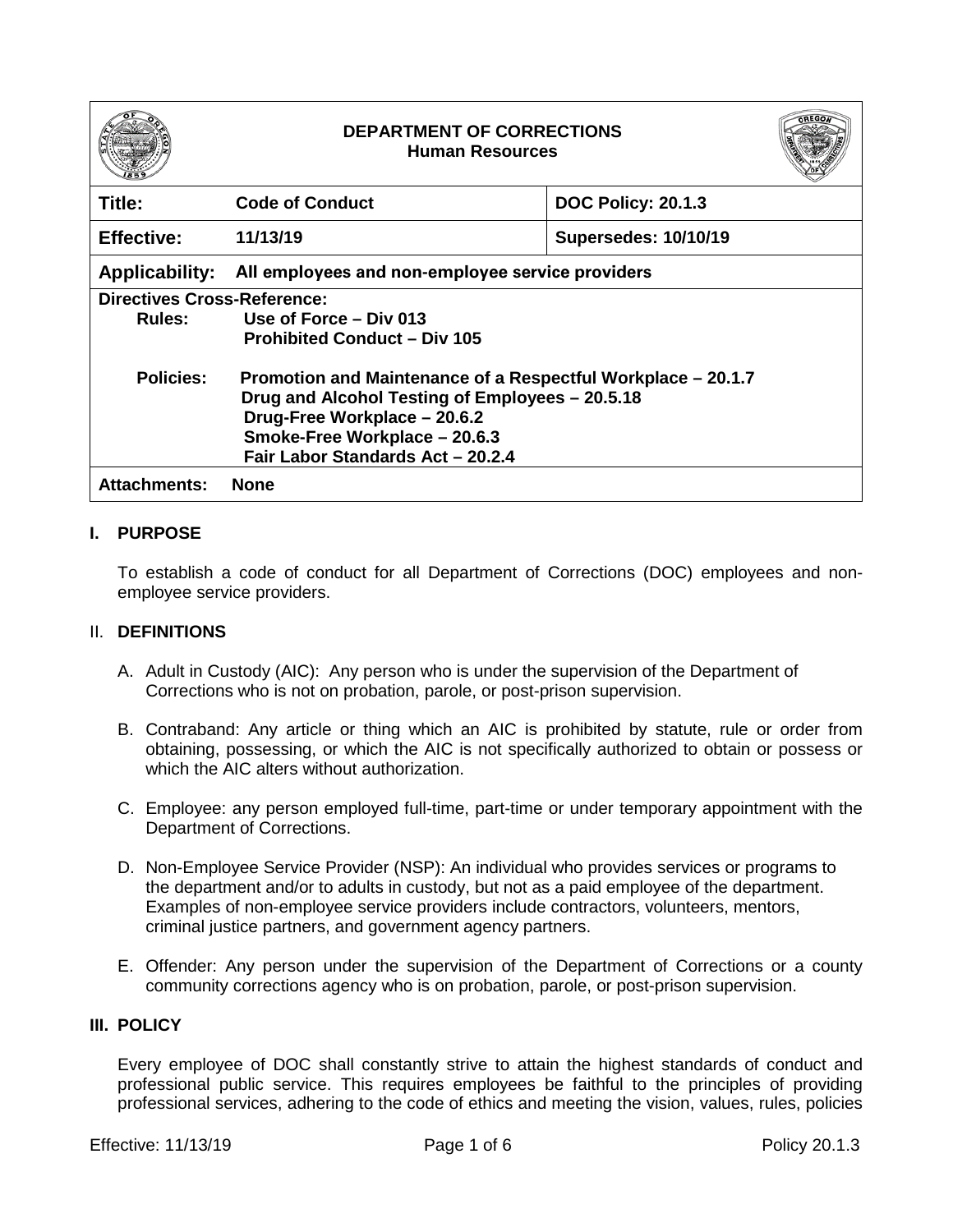and procedures of the department. Employee's conduct must be above reproach and must not impugn the credibility and honesty of the department, its employees, or the corrections profession.

- A. Failure by employees to follow this policy may result in appropriate disciplinary action, up to and including dismissal.
- B. It is essential to the orderly operation of the department that employees conduct themselves professionally, in accordance with the following standards:
	- 1. Violation of Directives: Employees shall not knowingly commit or omit acts which constitute a violation of any of the policies, rules, procedures, regulations, directives, or orders of the department.
	- 2. Violation of Law: Employees shall obey all laws of the United States, state, and local jurisdiction in which the employee is present. Should an employee be charged with, arrested for, or convicted of any felony, class A misdemeanor, or traffic violation resulting in a suspended license, that employee must immediately inform their supervisor in writing.
	- 3. Department of Public Safety Standards and Training (DPSST) Notification: A DPSST certified corrections officer or certified instructor who is arrested or receives a criminal citation to appear or its equivalent, for any offense punishable as a crime must notify DOC and DPSST within five business days. Notification must be in writing and include the date of the arrest or citation, the location of the arrest or citation, the reason for the arrest or citation, and the arresting or citing agency.
	- 4. Reporting for Duty: Employees shall report for duty at the time and place required by assignment or orders and shall be capable of performing all of the essential duties required of their position.
	- 5. Attentiveness to Duty: Employees shall not engage in any activities or personal business that would cause them to neglect their duty. Employees shall remain awake, fully alert, and attentive.
	- 6. Truthfulness: Employees shall be truthful in rendering any report, in giving testimony, or in giving any official statement about any action taken that relates to the employee's employment position, or duties. Every employee is obligated and shall promptly report to the proper line authority any illegal acts, acts that would pose an immediate threat to the safety, security and welfare of staff and AICs or offenders, violations of post orders, rules, regulations, policies and procedures. An employee who has knowledge of such conduct by other employees is encouraged to inform those employees committing the act that unless they turn the information in themselves, the employee will report the situation. Employees who possess factual knowledge of behavior that should be communicated to the proper authority and choose not to report it may be subject to disciplinary action.
- C. Relationships with AICs or Offenders
	- 1. All employees and non-employee service providers shall confine their relationships with AICs or offenders, or their families and friends, to those activities which are within the scope of the employee's or non-employee service provider's duties.
	- 2. Employee requests for exceptions must be submitted in writing to and approved by the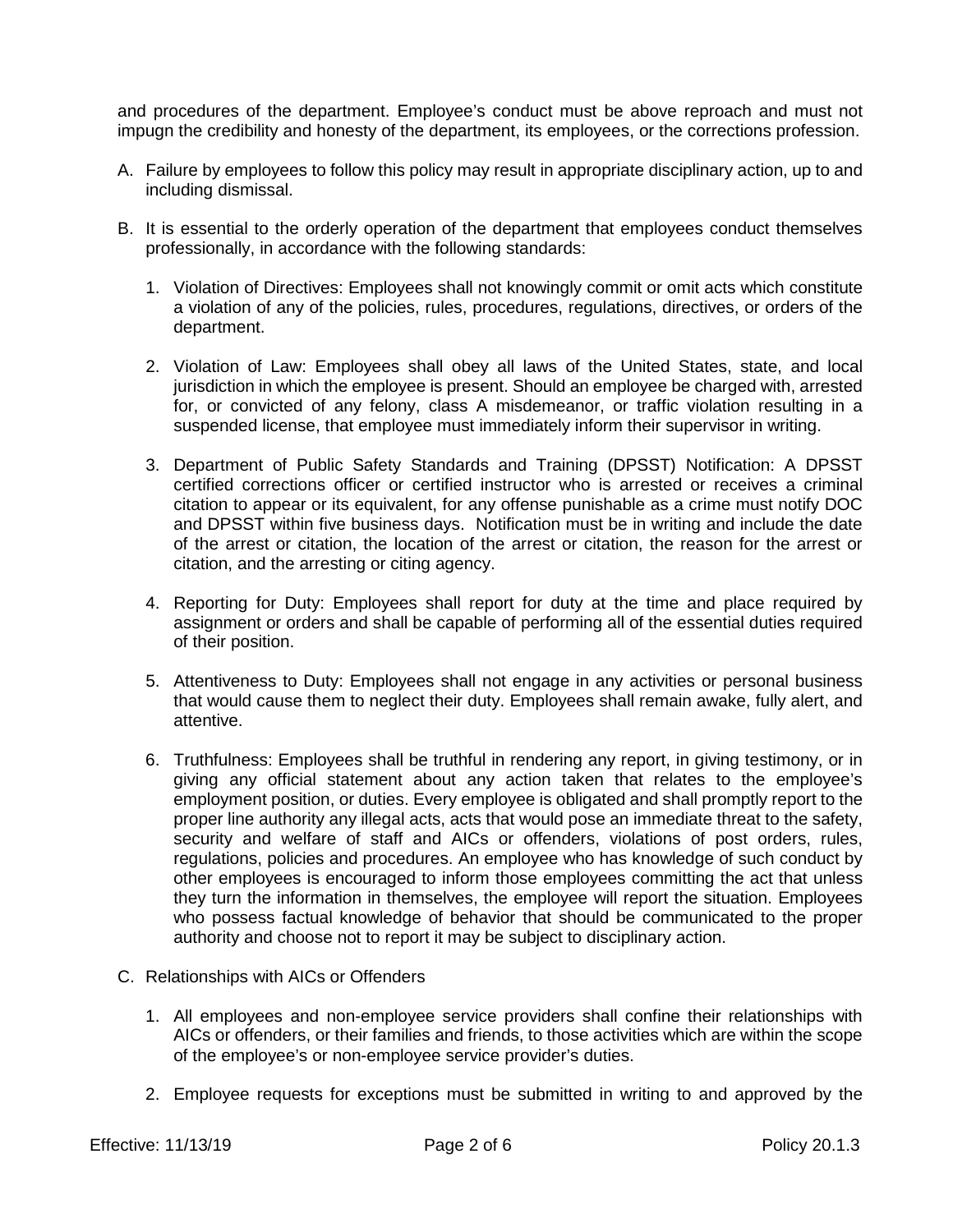employee's functional unit manager. Upon receipt of authorization, the employee shall provide a copy to the supervising authority.

- 3. Employees shall complete CD1472 (Notice of Employee/Client Form) and submit written notification to their supervisor, as soon as they know a relative or close personal acquaintance is an AIC or offender within Oregon which includes federal, state, county, and city or local law enforcement by filling out a CD1472. The CD1472 will be sent to Human Resources and placed in the employee's official personnel file.
- 4. Employees shall not become emotionally, romantically, or sexually involved with AICs or offenders, or allow an AIC or offender to engage in any behavior of a sexual nature with another AIC or offender.
- 5. An employee shall use only the force necessary as defined in the rule on Use of Force (OAR 291-013). An employee shall not use brutality, physical violence, profane, obscene, or otherwise abusing language or intimidation toward an AIC or offender.
- D. Relationships with Colleagues/Courtesy Toward Others
	- 1. Employees shall, in the performance of their duties, be respectful, courteous, and considerate toward all members of the department and the general public. Employees shall not use terminology that disrespects the dignity or violates the human rights of others. Employees shall not use physical force, threats or intimidation toward fellow employees, family members of employees, or visitors while at a department work site.
	- 2. Employees shall conduct themselves in accordance with DOC Policy 20.1.7, Promotion and Maintenance of a Respectful Workplace.
	- 3. Employees shall not engage in sexual contact while on duty or while acting in the official capacity of their position.
- E. Introduction of Contraband: The introduction of contraband by an employee or non-employee service provider, into or upon any department worksite, without the functional unit manager's knowledge and consent is prohibited. Contraband is defined in OAR 291-105.
- F. Dissemination of Information
	- 1. DOC shall ensure public records shall be available to all persons consistent with all department procedures and laws governing the disclosure of such records.
	- 2. Employees shall not remove information from files or make copies of records, documents, or any other department information, except in accordance with established procedures or upon proper authorization.
	- 3. Each employee shall maintain the integrity of information received in the course of employment with the department, and not seek information beyond that needed to perform their duties; or reveal such information to anyone not having proper authorization.
- G. Discrimination/Harassment/Sexual Harassment: DOC provides a work environment free from unlawful discrimination, workplace harassment, and/or sexual harassment. All employees and non-employee service providers must conduct themselves in a business-like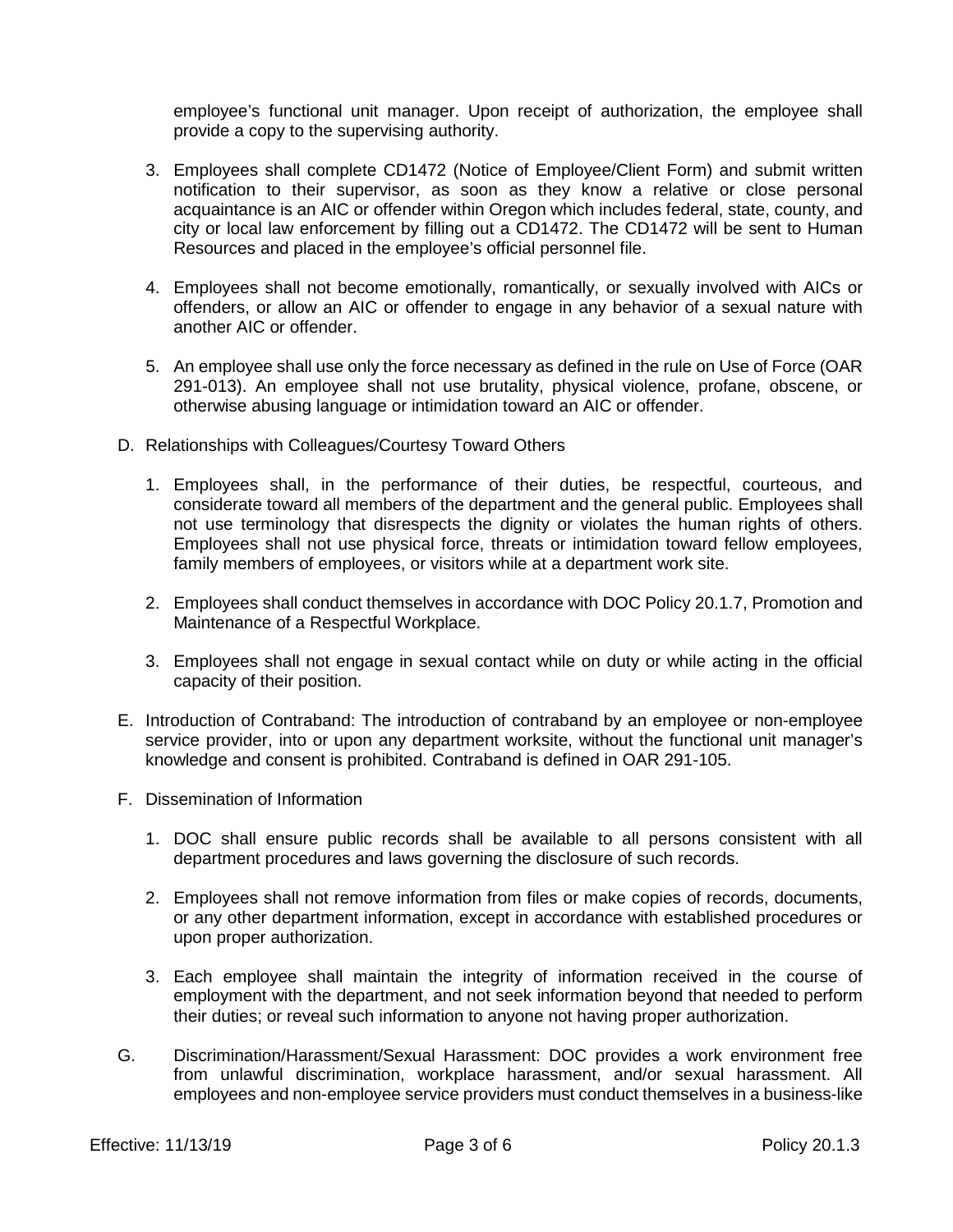and professional manner at all times and not engage in any form of discrimination, workplace harassment or sexual harassment.

- H. Drug and Alcohol-Free Workplace. The Department of Corrections will maintain a drug and alcohol-free work place through zero tolerance (see DOC Policies 20.6.2, 20.5.18 and applicable collective bargaining agreements).
- I. Smoke-Free/Tobacco-Free Workplace. Employees shall not use tobacco products within department facilities designated as smoke-free and/or where such use has been prohibited (see DOC Policy 20.6.3).
- J. Misuse of Official Department Position.
	- 1. Employees shall not use their official department position, identification card or badges for:
		- a. Personal or financial gain or partisan political purpose.
		- b. Obtaining privileges not otherwise available to them except in the performance of duty.
		- c. Avoiding consequences of illegal acts.
	- 2. Employees and non-employee service providers shall not lend to another person their uniforms, identification cards, or badges, or permit identification cards or badges to be photographed or reproduced.
- K. Gifts, Gratuities, Bribes or Rewards: Employees shall not solicit or accept from any person, business, or organization any gift including but not limited to money, tangible or intangible personal property, food, beverage, loan, promise, service, or entertainment for the benefit of the employee or the department, if it may be reasonably inferred that the person, business, or organization:
	- 1. Seeks to influence action of an official nature or seeks to affect the performance or nonperformance of an official duty, or
	- 2. Has an interest which may be substantially affected, directly or indirectly, by the performance or non-performance of an official duty.
- L. Conflicts of Interest
	- 1. Employees will not use their official position or office to solicit or receive for themselves or for any member of their household, or for any business with which they or a member of their household is associated, the following:
		- a. Employment by a contractor currently engaged in a contract with DOC.
		- b. Gifts from anyone known to have a legislative or administrative interest in the department, its institutions, schools, programs, and services. Legislative or administrative interest is defined as an economic interest, distinct from that of the general public, in one or more bills, resolutions, regulations, proposals, or other matters subject to the formal vote or official action of a department employee.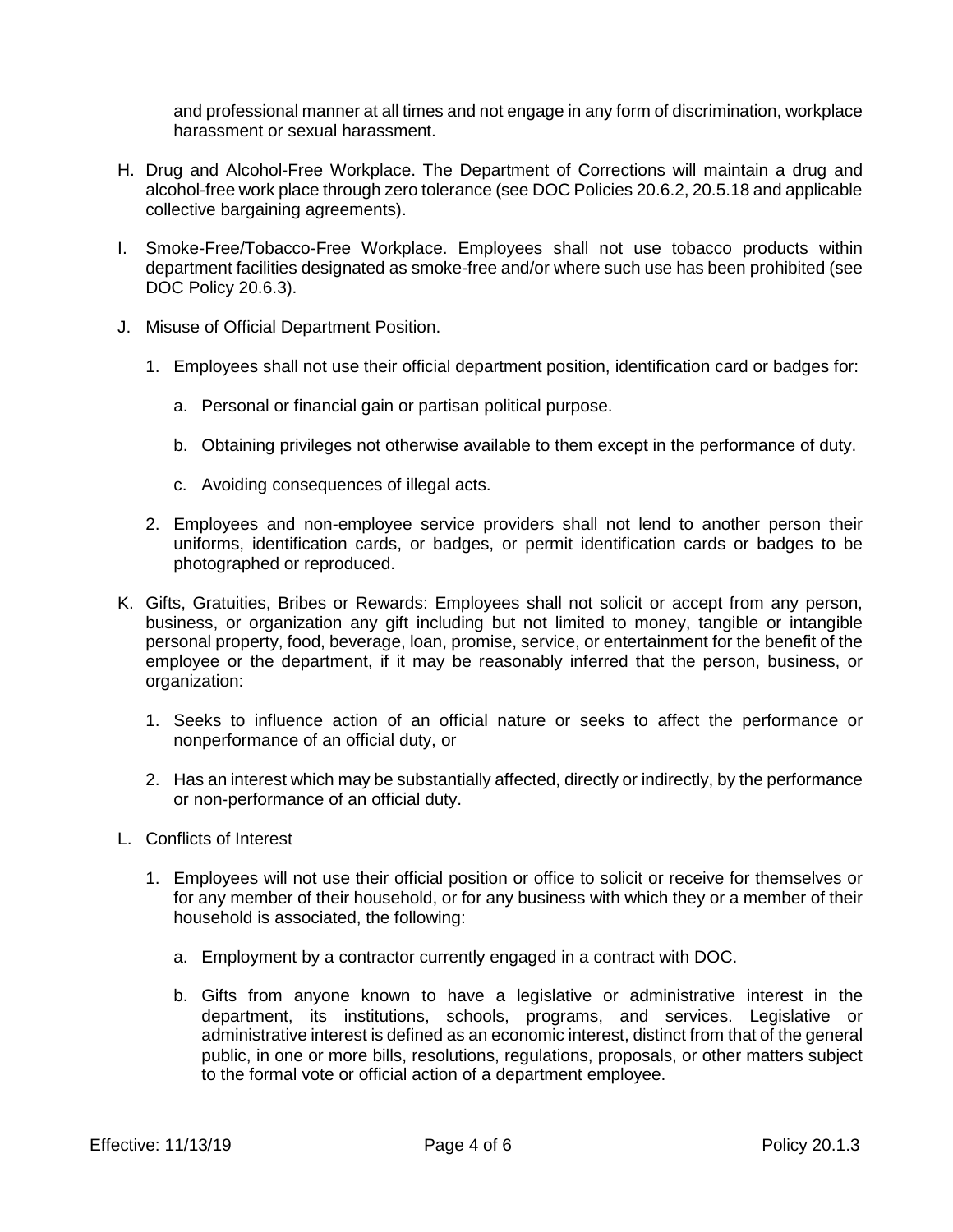- c. Financial gain, honoraria, or reimbursement of expenses, other than official salary, except:
	- (1) When the employee is engaged under a professional services contract that conforms with other department policies and applicable laws, rules, and regulations, or
	- (2) When offering services as a speaker or as another participant while representing Oregon in an official capacity, in which instance the employee shall only accept reimbursement of reasonable expenses as specified in the Department of Administrative Services travel policy and applicable collective bargaining agreements.
- 2. Employees will not be employed by a contractor engaged in a contract providing services to the department.
- 3. Employees working for a current or former department contractor shall declare this relationship in writing and forward it to the functional unit manager.
- 4. All employees shall declare conflicts of interest to their supervisor by completing form CD1472, as soon as the employee knows a potential conflict exists. A conflict of interest may be any transaction where a person acting in the capacity of a department employee takes any action or makes any recommendation, the effect of which would be to the person's benefit or detriment. The appropriate supervisor shall submit this declaration to the functional unit manager.
- 5. The functional unit manager shall determine if a conflict of interest exists. The functional unit manager may direct the employee to refrain from engaging in the conduct causing the potential conflict of interest while the matter is under review.
- 6. If it is determined that a conflict of interest exists, the functional unit manager shall direct the employee to cease the activity causing the conflict. The functional unit manager may direct an immediate cessation of the activity or designate a reasonable period of time for the employee to dispose of the matter.
- 7. The functional unit manager shall forward declarations of potential conflicts of interest by employees to Human Resources, and it will be placed in the employee's personnel file.
- M. Political Activities
	- 1. Employees shall not be involved in promoting or opposing any initiative, referendum or recall petition, ballot measure or candidate while on duty. While on duty, employees shall not prepare any materials used in either support or opposition, distribute advocacy materials or correspondence for political committees, prepare candidate filing forms, voter's pamphlet filings or related correspondence.
	- 2. When acting in an official capacity, employees shall not solicit funds or otherwise act to influence, interfere with, or affect the results of any initiative, referendum or recall petition, ballot measure or candidate's campaign or election.
- N. Unauthorized Use, or Taking of Property: Employees shall not use, remove, or borrow property from the department for other than official business, unless authorized by the director or